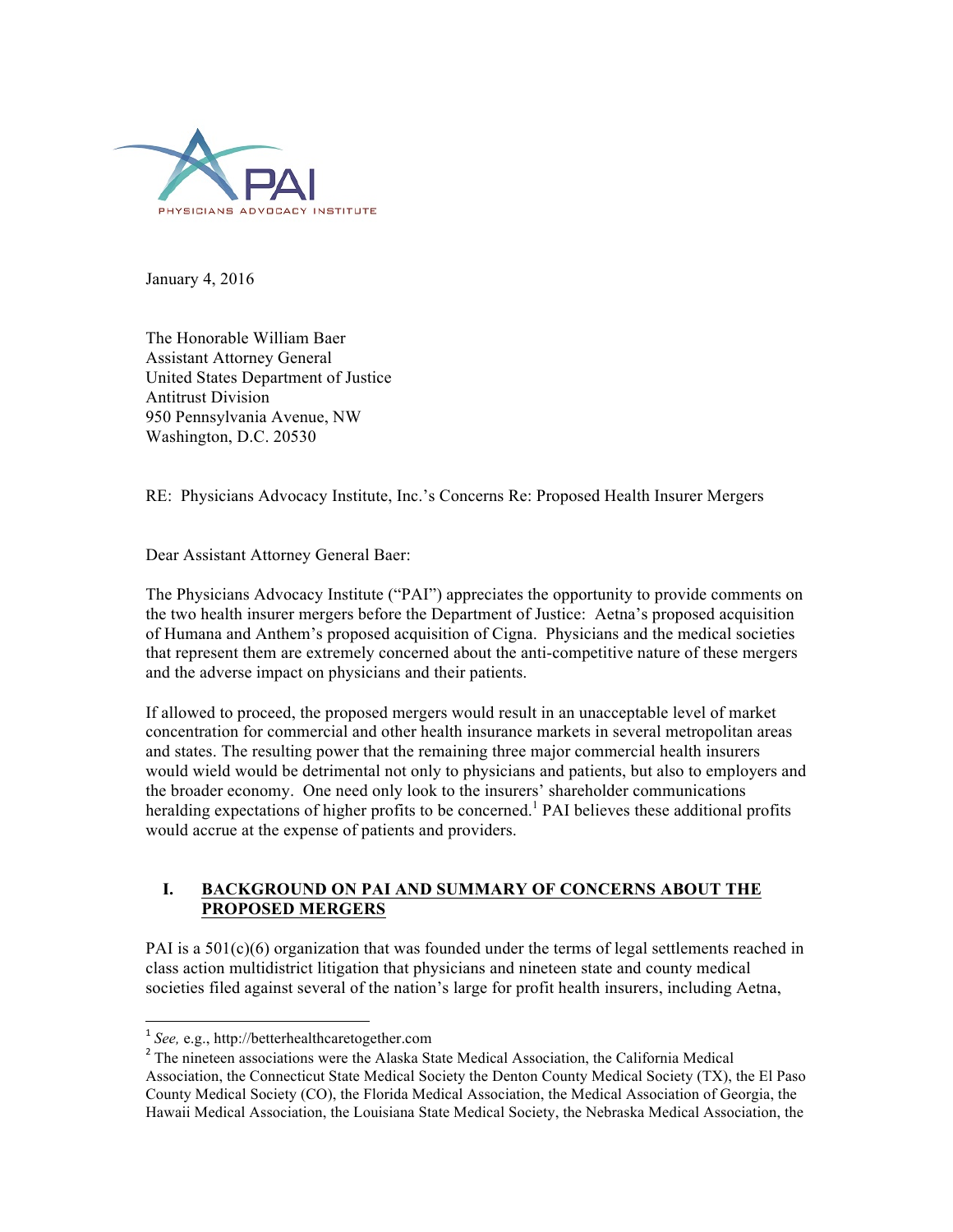Humana, Anthem, and Cigna (MDL No. 1334, Master File No. 00-1334-MD-Moreno, "the MDL Litigation"). Consistent with these settlements, PAI's mission is to advance fair and transparent payment polices and contractual practices by health insurance payers in order to sustain the profession of medicine for the benefit of patients. Nineteen state and county medical associations were signatories to the settlement agreements reached in the MDL litigation and several other state and specialty medical societies became additional signatories to the settlement agreements. $2^{\degree}$  The signatory medical societies continue to participate actively in PAI's advocacy efforts on behalf of physicians and their patients.

PAI's Board of Directors is comprised of CEOs from nine state medical associations and a lead physician plaintiff from the MDL litigation. The nine state medical societies represented on the PAI Board are California Medical Association, Connecticut State Medical Association, Medical Association of Georgia, Nebraska Medical Association, Medical Society of the State of New York, North Carolina Medical Society, South Carolina Medical Association, Tennessee Medical Association and Texas Medical Association.

Other concerned and interested parties have provided detailed, data-supported analyses of the anticompetitive effects of the proposed mergers. In particular, PAI would point to the November 11, 2015 letter submitted by the American Medical Association ("the AMA"), a copy of which is attached hereto, which provides a comprehensive and compelling assessment of how the proposed mergers would further exacerbate the already highly concentrated health insurance market. The AMA details the negative implications of this market power and urges the Department of Justice to block the proposed mergers. PAI echoes the concerns raised by the AMA and endorses the antitrust analysis outlined by the AMA.

PAI offers additional comments based on its unique insight into the types of unfair market conduct that health insurers have utilized time and again to maximize profits when they have a competitive advantage in the marketplace. The PAI's position opposing the mergers is informed by the experiences of physicians and medical societies across the nation combatting the egregious health plan payment and contracting policies that compelled the filing of class action, multi-district litigation in the first place.

The increased market power that would result if the mergers are approved would empower the remaining health insurers to raise prices to purchasers of health insurance, structure their insurance product offerings in ways that limit choice and access to specialty care and engage in predatory, unfair contractual and payment practices with physicians. Without competition, there will be no counter-incentive to offset policies that seek to maximize the company's "bottom line" profits.

This further concentration runs the risk of creating companies that are "too big to fail," with all the consequences that label entails. The failure of health insurance co-ops under the Affordable

 

 $2^2$  The nineteen associations were the Alaska State Medical Association, the California Medical Association, the Connecticut State Medical Society the Denton County Medical Society (TX), the El Paso County Medical Society (CO), the Florida Medical Association, the Medical Association of Georgia, the Hawaii Medical Association, the Louisiana State Medical Society, the Nebraska Medical Association, the New Hampshire Medical Society, the Medical Society of the State of New Jersey, the Medical Association of the State of New York, the North Carolina State Medical Society, the South Carolina Medical Association, the Tennessee Medical Association, the Texas Medical Association, and the Washington State Medical Society.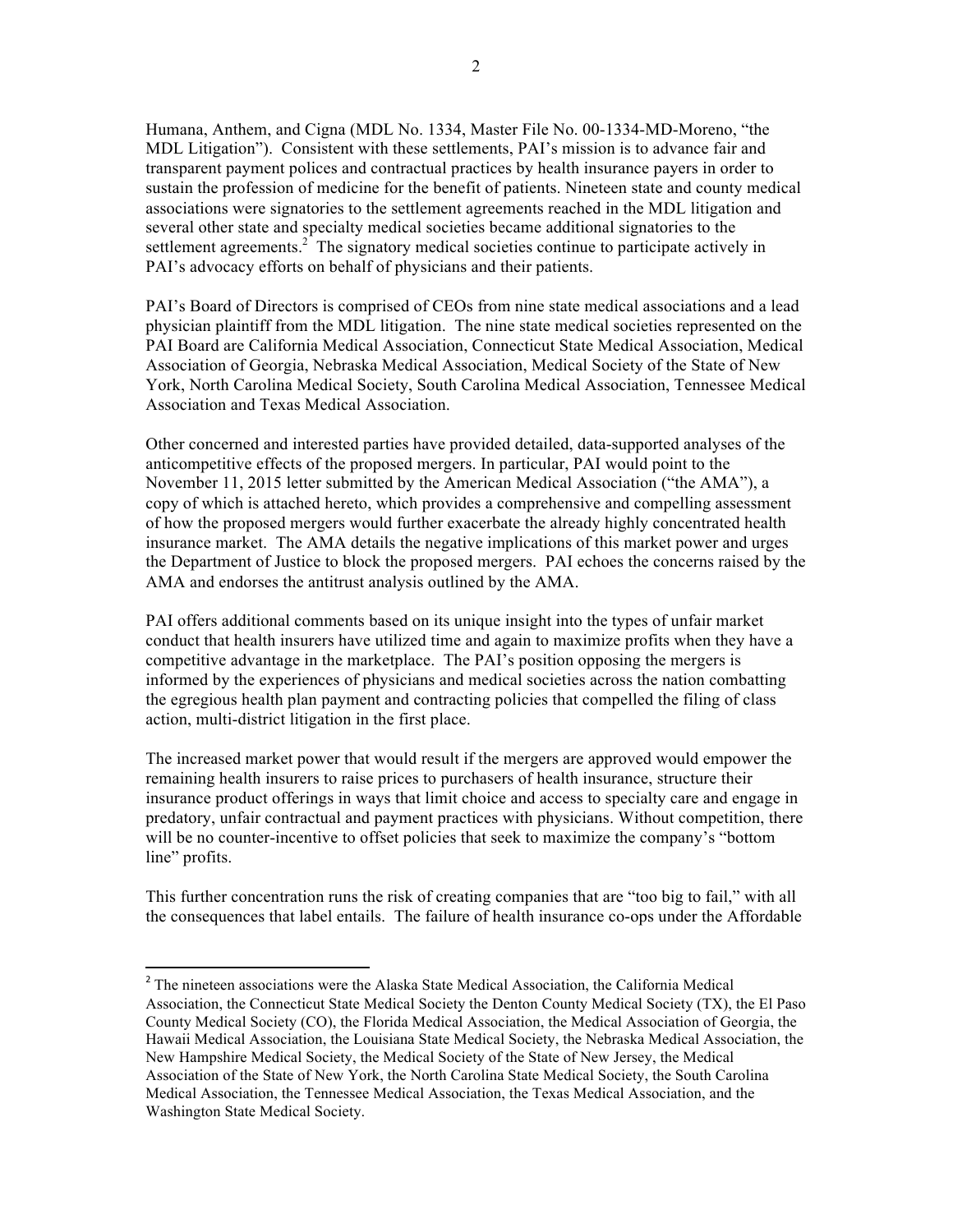Care Act<sup>3</sup> provides a recent example of how patients with serious medical conditions can be left without insurance coverage.

Background information on the MDL litigation and settlements may be of interest as the Antitrust Division analyzes the implications of the proposed acquisitions. 4

#### **II. HEALTH INSURER ABUSES TARGETED BY THE MDL LITIGATION AND SETTLEMENTS**

The first lawsuit in what ultimately became the MDL litigation was filed in 1999. The first settlement agreement was reached with Aetna in 2003 and the last national settlement agreement, with the Blue Cross and Blue Shield Association ("BCBSA"), expired in 2011.

The MDL litigation was brought because physicians across the country, represented by their respective medical associations, reported systematic unfair payment and contracting practices by several major health insurers. These practices were varied in nature but all bore a common trait: they increased health insurers' profits at the expense of physicians and to the detriment of patient care. Physicians reported that the insurers failed to pay timely and refused to disclose their fee schedule amounts or edits used to calculate payments. Moreover, insurers exercised strong-arm contractual tactics that deprived the physicians of any negotiating ability, resulting in egregiously one-sided contractual provisions, and imposed policies that promoted lower cost treatments for patients.

These day-to-day problems were exemplified in a lawsuit that the Medical Association of Georgia filed in Georgia state court against Blue Cross and Blue Shield of Georgia ("Blue Cross") on behalf of its member physicians. The lawsuit contested Blue Cross' refusal to share with contracted physicians the fee schedules and other information necessary to determine how much they would be paid for their services.

In ruling for the plaintiff physicians, the Georgia Court of Appeals stated:

We agree with the doctors that Blue Cross' refusal to provide participating providers with a fee schedule and the precise methodology used to determine the usual, customary and reasonable fees for services is improper. A promise of future compensation must be for an exact amount or based upon a formula or method for determining the exact amount, and that amount or formula should be ascertainable from the contract. Here, the exact method used by Blue Cross for determining payment amounts is not ascertainable from the contracts or from the rules and regulations. Without such fee information, there is no way for doctors to calculate for themselves whether they have been fully paid for a particular service under the plan. While the doctors agreed to abide by Blue Cross' rules and regulations, and while they agreed to allow Blue Cross to make changes to the reimbursement plan rules, the doctors never agreed to allow Blue Cross to keep its fee schedules and methods for determining fees secret. Such information

<sup>&</sup>lt;sup>3</sup> See, for example: Goodnough, A. (2015, February 16) Healthcare Success for Midwest Co-op Proves its Undoing. *The New York Times.* Retrieved from http://www.nytimes.com; *see also* Ramey, C. (2015, November 27) New York Health Co-Ops Collapses Hits Physicians. *The Wall Street Journal*. Retrieved from www.wsj.com.

<sup>4</sup> See www.hmosettlements.com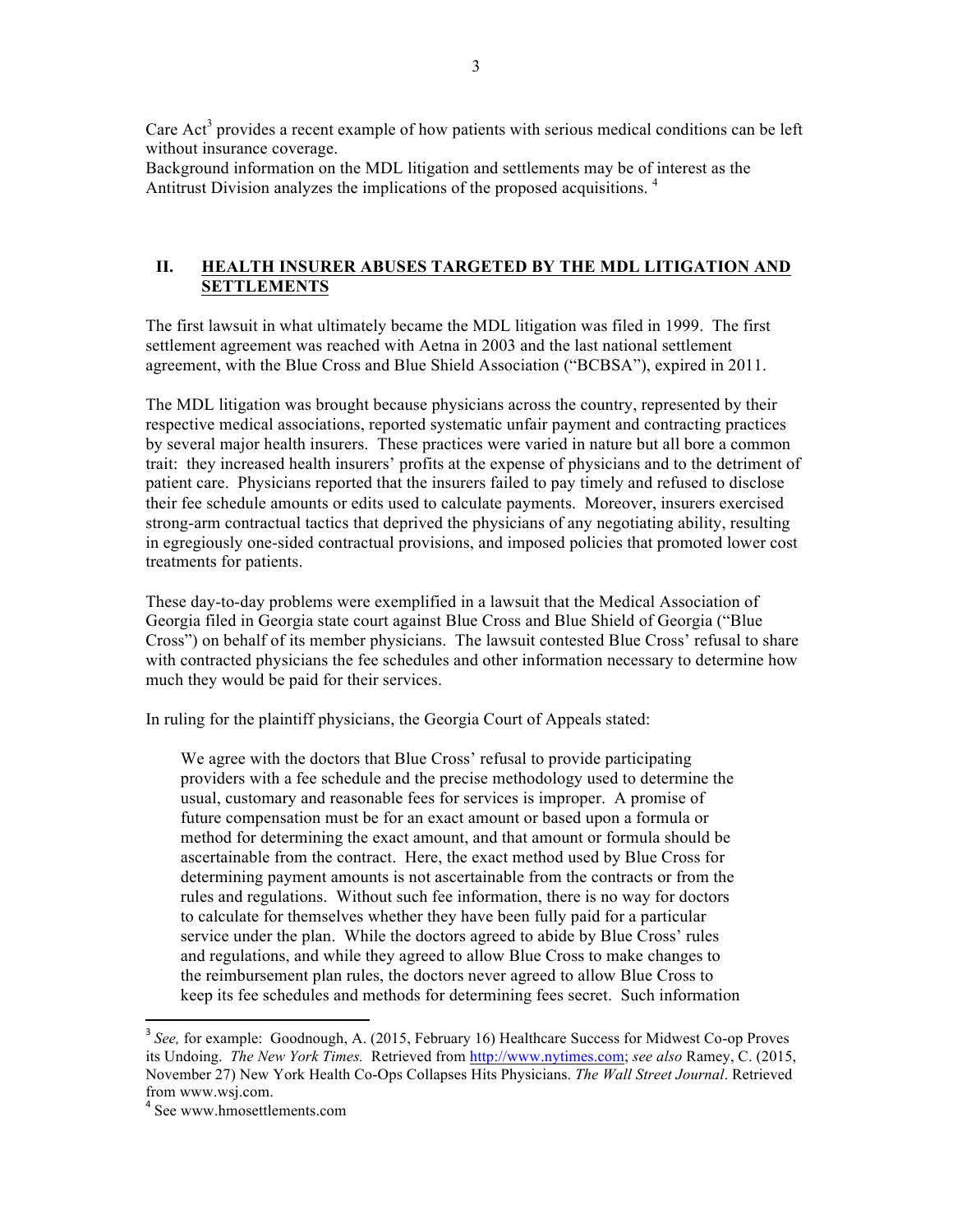is critical to the doctors so that they can ensure that Blue Cross is fulfilling its obligations under the contracts.

*Medical Assn. of GA v. Blue Cross Blue* Shie*ld of Georgia, Inc.*, Ga. Ct. App. June 19, 2000.

The MDL litigation challenged several practices of the health insurers, including:

- "Gag clauses" in physician contracts designed to prohibit physicians from discussing certain treatment options, including expensive options or those not covered by patients' plans.
- "All products" clauses requiring physicians to participate in all of an insurer's products, including future products and government programs, such as Medicare and Medicaid, that often have significantly lower payment rates and more restrictive coverage policies. These clauses allow the insurer to coerce physician participation where the terms of the additional products are inadequate or unacceptable to the physician.
- Contracts allowing the health insurers to unilaterally change material terms, including payment amounts, without notice or consent of physicians.
- Medical necessity and utilization clauses allowing health insurers to require lower cost treatment options without regard to patients' particular medical conditions.
- Failure to provide physicians with fee schedules and payment rules.
- Automatic "down-coding" of Evaluation and Management<sup>5</sup> codes from the code appropriate for the service(s) the physician actually provided to the patient to a code for less complex service(s) that require less of the physician's time and expertise. Down-coding results in significantly lower payment for the less complex service.
- Improper "bundling" of distinct services provided to patients with other services, resulting in no payments for the bundled service.
- Delayed payments for services rendered by physicians. These payment delays often violated state prompt payment statutes.

After several years of discovery, the defendant insurers agreed to historic legal settlements that imposed wide-ranging fair business practices and included approximately \$560 million in damages to the plaintiff physician class. One of the settlement agreements provided funding for the establishment of PAI to advocate for the fair payment policies adopted in all the settlements. The settlement agreements reached with Aetna, Humana, Anthem, Cigna, and other insurers included the following provisions:

 $5$  Evaluation and management ("E&M") codes are CPT® codes, commonly used to bill health insurers for physician-patient encounters. There are different E&M codes for different types of physician-patient encounters. However, there are generally five different levels of E&M codes based on the severity of a patient's condition and/or the amount of time that the physician spends with a patient. Automatic "downcoding" of E&M codes resulted in lower payments to physicians.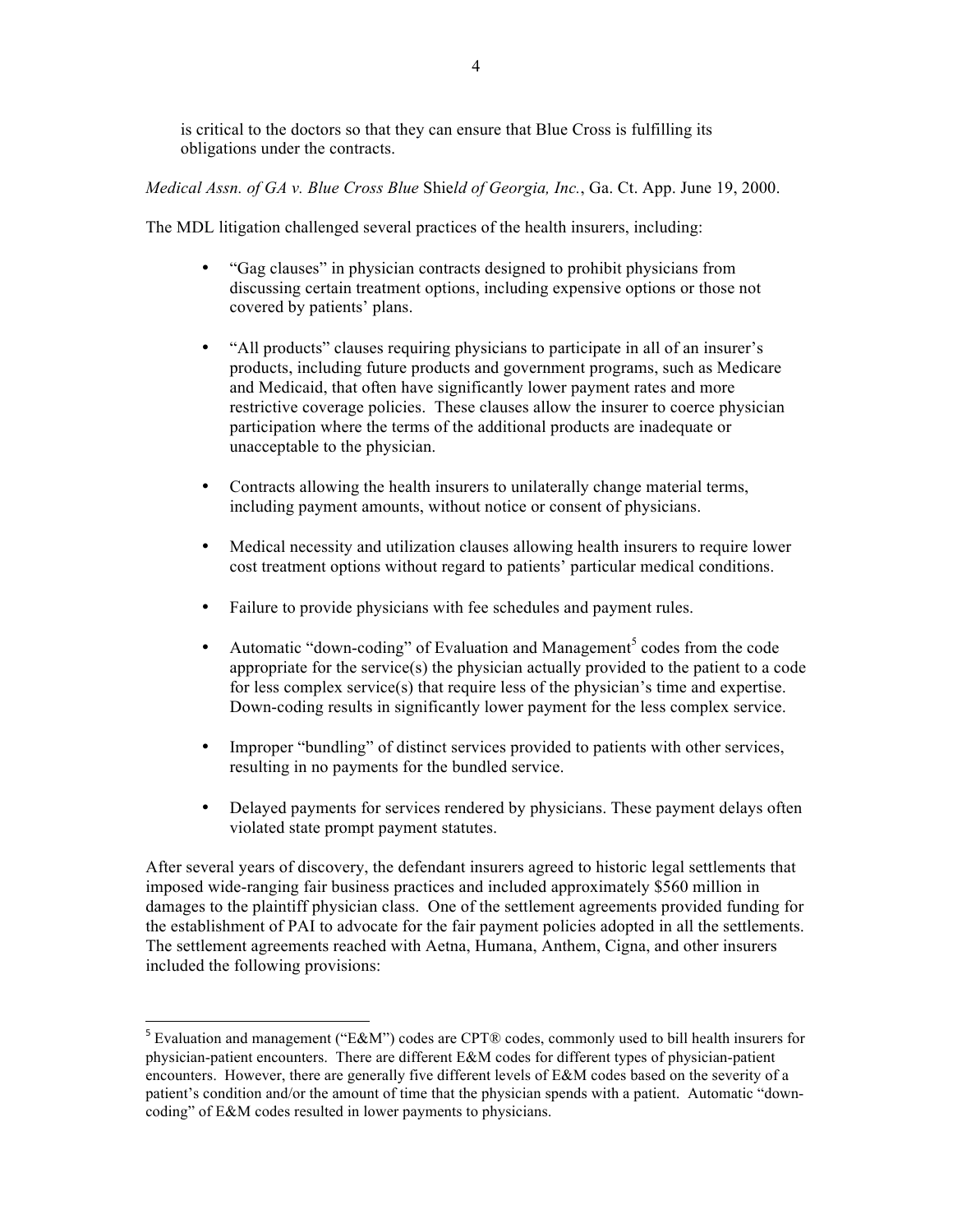- A prohibition on gag clauses;
- Adoption of a medical necessity definition allowing for cheaper treatment alternatives than those recommended by physicians only when the cheaper alternatives were "at least as likely to produce equivalent therapeutic or diagnostic results";
- A prohibition on most all products clauses;
- A requirement to provide 90 days' advance written notice of material adverse changes to physician contracts and the opportunity for physicians to terminate contracts prior to the effective date of the change;
- A requirement that the health insurers provide physicians with their fee schedules and payment edits and provide physicians with advance written notice of any changes to fee schedules;
- Compliance with specific coding rules, such as payment for procedures performed on the same date as an evaluation and management service appended with a 25 modifier<sup>6</sup>, and prohibitions on automatic down-coding of E&M codes; and
- Limitations on the timeframe in which the health insurers could seek recovery of alleged overpayments.

The total value of these business changes was estimated at two billion dollars.<sup>7</sup>

The settlement agreements were also significant because most of the provisions applied not only to the settling companies' fully insured business, but also to Administrative Services Only ("ASO") products administered by the insurers for self-insured plans. This was very important because insurers generally take the position that state laws governing insurance, such as prompt payment laws, are pre-empted by ERISA and therefore do not apply to self-insured plans.

The settlement agreements established a compliance process that allowed physicians and signatory medical societies to bring compliance disputes to enforce the terms of the settlement agreements. Upon receipt of a complaint, a compliance dispute facilitator appointed by Class Counsel made the initial determination as to whether an insurer violated the terms of the settlement and attempted to resolve the issue informally. If that was not successful, the dispute was submitted to a compliance dispute officer appointed by the MDL Court for mediation and/or a decision. PAI oversaw the compliance process through its Physician Advocacy Liaison Committee, comprised of legal counsel representing several of the PAI state medical societies and counsel for the Medical Society of the State of New Jersey.

Physicians and signatory medical societies faced innumerable challenges enforcing the settlements through the Court ordered compliance process. Some of the settling health insurers failed to implement the policy changes necessary to abide by the terms of the agreements. Two

 $6$  Modifier 25 is used when a physician performs a separately identifiable E&M service on the same day of another procedure or other service.

<sup>&</sup>lt;sup>7</sup> This amount is based on the estimated total value of the business changes as set forth in §7.31 of most of the settlement agreements and in ¶2A of the Capital Blue Cross Settlement Agreement.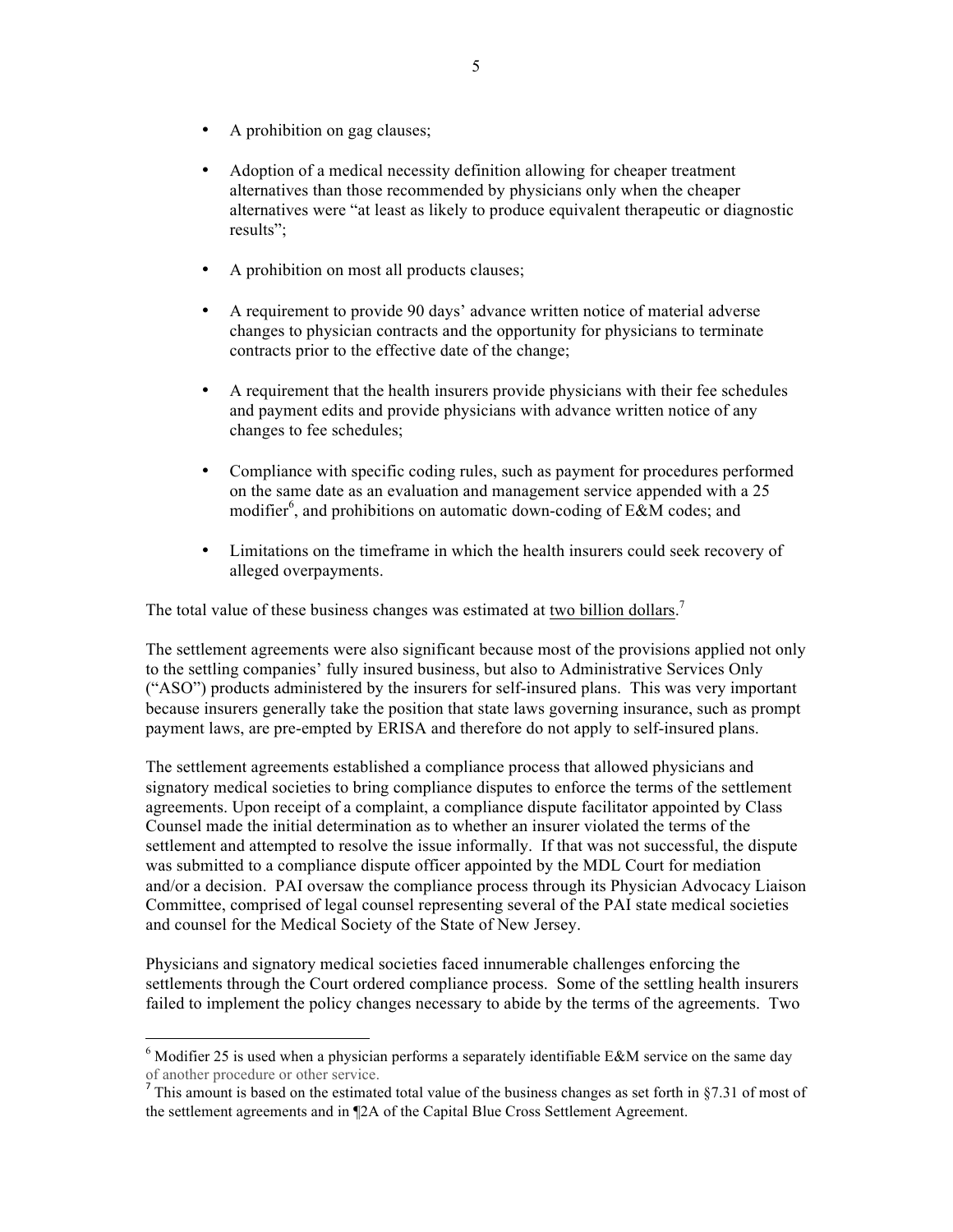examples underscore the challenge faced by the physician and medical societies enforcing the settlements:

- Cigna settled in 2004 but has failed to pay approximately \$100 million, plus interest, in damages to many of the physicians who submitted claims for past underpayment and non-payment of claims under a special compensation fund established under the Cigna settlement agreement.
- As a result of compliance disputes brought by several medical societies alleging that Aetna's physician contracts violated key settlement agreement terms, including the prohibition on gag and all products clauses, Aetna agreed to issue addendums to physician contracts and extend the term of the settlement agreement by a year.

During the four years the settlement agreements were in effect, several hundred compliance disputes were filed against the health insurers, resulting in payments or savings to physicians of approximately 25 million dollars.<sup>8</sup> Compliance disputes involved a myriad of issues, including:

- Requirements that physicians participate in Medicare Advantage plans in order to participate in an insurer's commercial plans in violation of the all products provision;
- Failure to comply with the settlements' coding rules, thereby reducing payments to physicians on such services as CAD mammography, myocardial perfusion, and pediatric developmental screening;
- Use of blended E&M rates to effectively "down-code" E&M codes;
- Failure to provide the settlement mandated 90 days' advance written notice before implementing material adverse changes to physician contracts;
- Failure to provide physicians with required 90 days' advance notice of reductions in fee schedule payments;
- Fee schedule amounts paid for vaccines impermissibly set at levels below physicians' costs to acquire and administer vaccines;
- Inclusion of language on patients' Explanation of Benefits forms that incorrectly advised patients that no payment was due to out-of-network physicians for their services;
- Use of global surgery periods longer than CMS', thereby depriving physicians of payment for certain services in conjunction with ancillary surgical procedures; and
- Use of longer than permitted look-back periods in claims recoupment.

<sup>&</sup>lt;sup>8</sup> The vast majority of this amount related to compliance disputes involving recoupment of alleged overpayment amounts beyond the timeframes allowed by the settlement agreement. This is an example of a provision that applied to both self-funded and fully insured claims, whereas state laws governing recoupment of alleged overpayment amounts are generally construed as applying only to fully insured plans.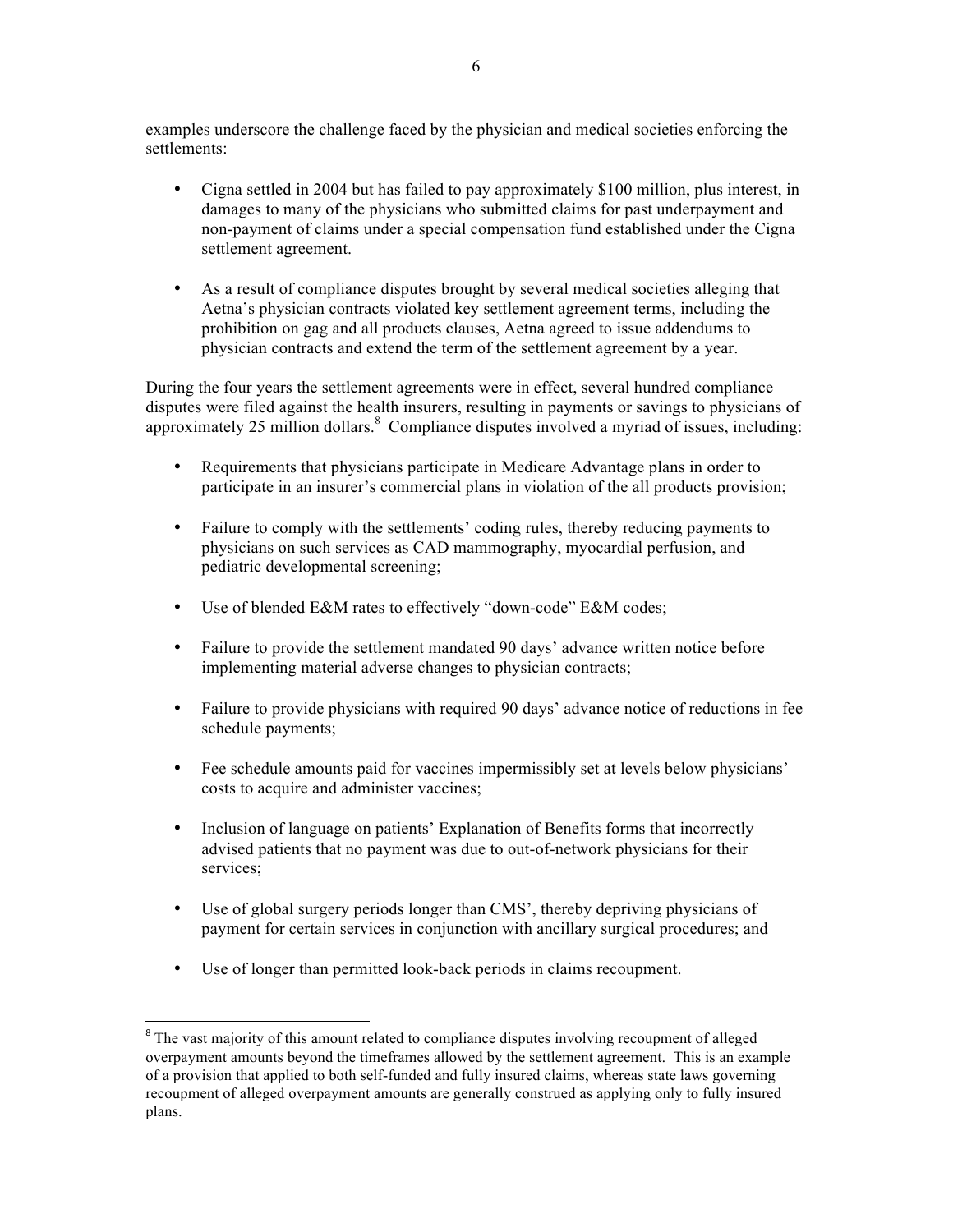#### **III. HEALTH INSURER MARKET PRACTICES AFTER TERMINATION OF THE SETTLEMENTS**

All of the MDL settlement agreements have now terminated.<sup>9</sup> Unfortunately, no longer bound by the terms of the settlement agreements, health insurers have reverted back to utilizing some of the same unfair business practices that were the subject of the MDL litigation.

For instance, some of the settling health insurers are including mandatory waivers of class arbitrations in contracts, effectively denying legal recourse as a practical matter to combat abusive practices by health plans. Insurers are also once again bundling procedures with evaluation and management codes in a manner prohibited by the settlement agreements' coding provisions, thereby denying payment to physicians for certain services. Because state laws governing overpayment recovery are often considered as not applicable to self-funded and other ERISA plans, many insurers are seeking to recoup overpayments to physicians many years after such payments were initially made and unfairly subjecting physicians to audits years after claims were initially filed. All products clauses, largely prohibited by the settlement agreements, are now common provisions in physician contracts with health insurers. These clauses once again allow health insurers to add future products to physician contracts without providing physicians the opportunity to consent or decline participation in these products. Anthem commonly uses all products clauses in their contracts to require physicians to participate in less favorable plans such as plans on the health insurance exchange.

Specific examples from Tennessee and Texas illustrate how the emboldened insurers have expanded the types of unfair business practices to the detriment of physicians. In Texas, Aetna utilizes "one-way" all products clauses (as of 2004) and Humana's contracts (as of 2010) contain provisions that permit fee schedule "cherry-picking."

Aetna's contracts provide the following: *Physician agrees to participate in the Plans and other health benefit products as described in the Product Participation Schedule. Company reserves the right, upon ninety (90) days prior notice, to introduce, modify and designate Physician's participation in Plans, Specialty Programs and products during the term of this agreement… Nothing in this Agreement shall require that Company identify, designate, or include Physician as a preferred participant in any specific Plan [.]* 

Similarly troubling language appears in Humana's contracts:

<u> 1989 - Jan Samuel Barbara, político establecido de la provincia de la provincia de la provincia de la provinci</u>

*In the event Humana has access to Physician's, or a Participating Provider's, services through one or more other agreements or arrangements in addition to this Agreement, Humana will determine under which agreement or arrangement payment for Covered Services will be made. <sup>10</sup>*

<sup>&</sup>lt;sup>9</sup> At the conclusion of the settlement agreements, some of the health insurers, including Aetna, agreed to voluntarily maintain some of the settlement terms in effect. Although some of the business changes required by the settlement agreements endure, such as providing physicians with fee schedules, others do not. More importantly, subsequent to the filing of the MDL litigation, the health insurers implemented new policies and payment models that harm physicians and their patients, such as tiered and narrow networks.

<sup>&</sup>lt;sup>10</sup> Available at http://www.sec.gov/Archives/edgar/data/1429664/000119312511194811/dex1019.htm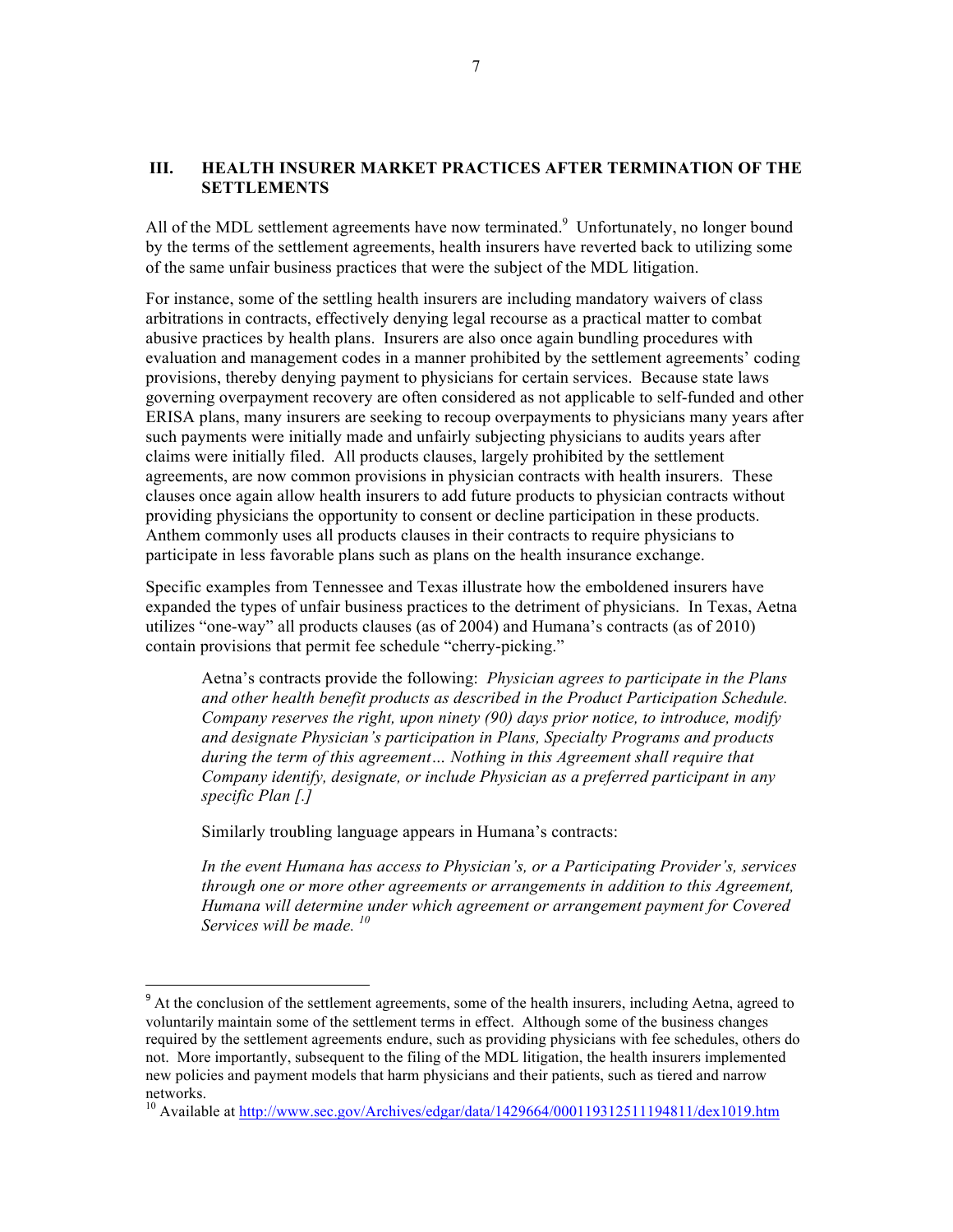PAI urges the DOJ to consider the control these two provisions from the Aetna and Humana contracts would provide to a combined company. Through the Aetna agreement, any or all of the Humana products could be made part of the Aetna agreement, while granting the combined entity the ability to choose the most favorable payment rate for the combined company.

In Tennessee, Cigna employs several unfair contractual provisions to the detriment of participating physicians. Of particular concern is the Cigna contract's lack of payment transparency. The Tennessee Cigna contract is replete with vague provisions that give Cigna undue discretion over payment, even after a medical service is delivered. For instance, Cigna prohibits physicians from charging a patient for a service that is not "Medically Necessary." However, "Medical Necessity" is defined in Exhibit A to the Cigna contract as services that "satisfy the Medical Necessity requirements under the applicable Benefit Plan." Of course, physicians generally do not have access to their patients' benefit plan provisions. This leaves physicians guessing whether they will be paid.

The Tennessee Cigna agreement also gives Cigna the right to steer beneficiaries to select (generally lower cost) "in network" physicians to the detriment of other contracted physicians. This is counter-intuitive to any reasonable business agreement. Physicians generally enter into networks for the purpose of securing a volume of referrals in exchange for a discounted rate. This contract provision allows Cigna to actually steer patients *away* from the contracted physician.

## **IV. PAI OPPOSITION TO THE PROPOSED MERGERS**

 

## **A. General Concerns With Erosion of Health Insurance Competition**

Insurers benefit from consolidation because with more market power comes greater leverage over pricing (with regard to both the cost of insurance products and the amount spent on provider services) and increased ability to impose conditions on insurance policies and physician contracts that affect patient choice and access to care. Consumers who lack choice in health care coverage can pay not only financially, but also with their health.

Expert economists have determined that it takes a minimum of six competitors in the health insurance market to ensure optimal competitive conditions.<sup>11</sup> In considering physicians' experience with the MDL litigation in the context of analyzing the current proposed acquisitions, it is important to recognize that physicians and medical societies were compelled to litigate for fair insurer business practices when there were several large for profit health insurers in the country. Approving the proposed acquisitions would reduce that number to three, further condensing an already highly concentrated health insurance market and giving these three remaining "mega-insurers" power to dictate patient and physician contract terms and set market conditions. Such market power would make it very challenging for regulators to exercise oversight authority in areas such as network adequacy and fair business practices, as these behemoth entities would have power to threaten exiting the marketplace, leaving massive holes in coverage, should they find the regulatory climate unfavorable.

<sup>&</sup>lt;sup>11</sup> Dafny L. "Competition in Health Insurance Markets" 2010, *American Economic Review*: Dranove, D., Gron, A. and M. Masseo, 2003, "Differentiation and Competition in HMA Markets" *Journal of Industrial Economics*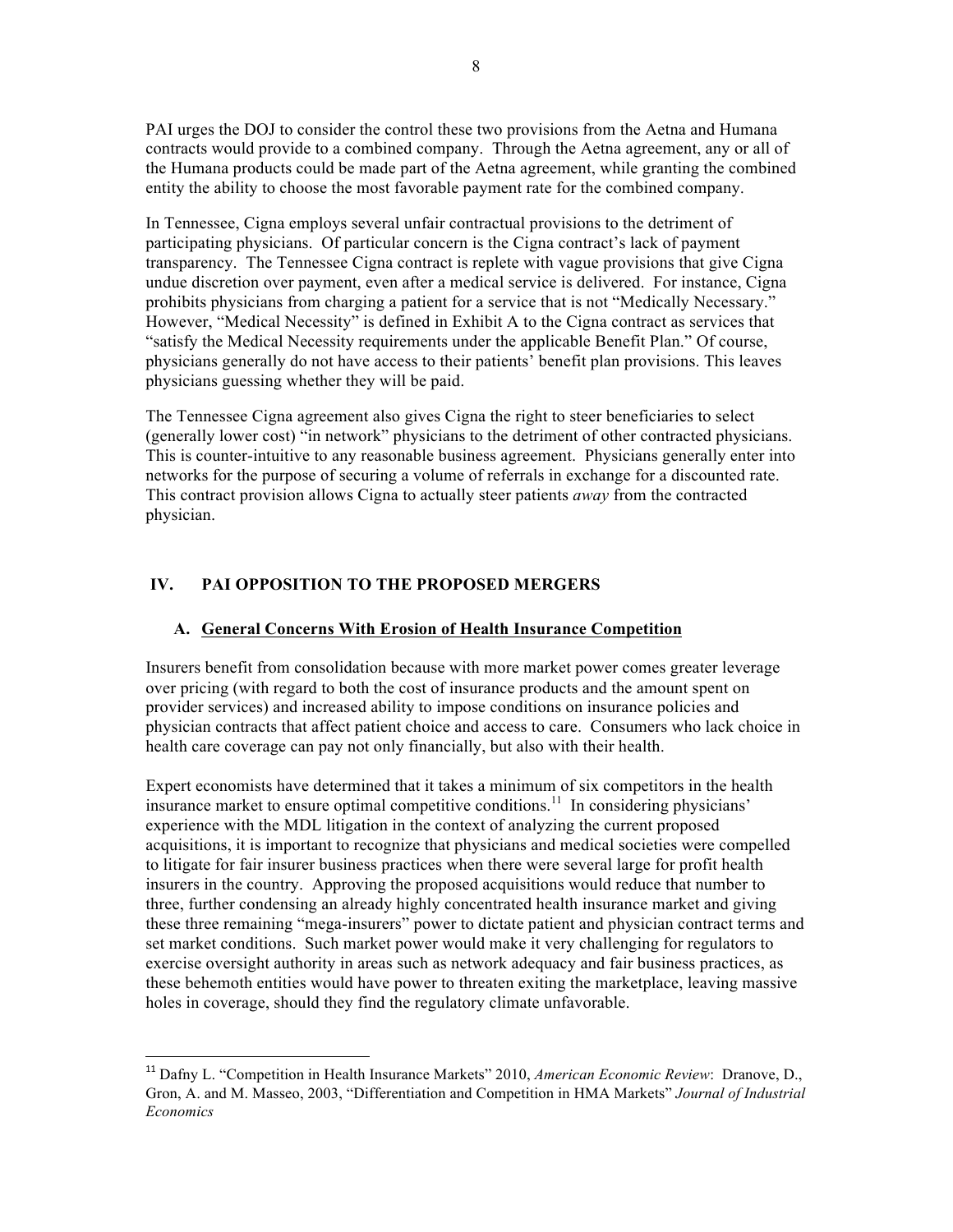This level of market power tends to perpetuate itself by stifling new entrants from participating in the marketplace. Health insurers with significant market power often engage in aggressive contracting practices aimed at locking up the market for health care services and cutting out any would-be competitors. This type of anticompetitive behavior ensures continued market dominance, cementing the ability of the large insurers' to control costs, both as sellers of health insurance products and buyers of health care services. The AMA discussed the enduring nature of this level of market consolidation and PAI shares this concern.

The AMA, using the Herfindahl-Hirschman Index and the DOJ Horizontal Merger Guidelines, has determined that the proposed Anthem-Cigna merger would likely enhance market power in the commercial (combined HMO, PPO, and PPS) markets in *ten* of the fourteen states in which Anthem is licensed to provide commercial insurance (CO, CT, GA, IN, KY, ME, MO, NH, NV, and VA).<sup>12</sup> The AMA has further determined that the Anthem-Cigna merger raises significant competitive concerns warranting scrutiny in the other four Anthem states (CA, NY, OH and WI).

The proposed Aetna-Humana merger would combine the two largest insurers of Medicare Advantage plans to form the largest Medicare Advantage insurer in the country, thus highly concentrating the Medicare Advantage market. The merger would also concentrate the Medicaid HMO market in several states.

In addition to its effect on local markets for commercial and government plans, the proposed mergers will likely cause a substantial reduction in competition for the ASO business of large national employers with employees in several states. For example, for employers headquartered in Anthem's service areas, its proposed merger with Cigna would eliminate one of Anthem's major competitors for this national business, in some cases leaving the resulting Anthem entity as essentially the only choice for ASO business. This erosion of competition would be exacerbated further if the Aetna-Humana merger were approved.

With respect to Anthem's proposed merger with Cigna, the Antitrust Division's analysis of the resulting market concentration should also take into consideration the fact that Anthem is a member of the Blue Cross and Blue Shield Association ("BCBSA"), and, as such, must abide by the restrictions in the BCBSA's licensing agreements. There are three restrictions that could impact the proposed Anthem-Cigna merger. First, Anthem cannot compete as a Blue Plan in any state where it does not own a license to do business as a Blue Plan. Second, Anthem cannot earn more than 20% of its revenue in any state in which it is a Blue licensee from non-Blue brand business. Third, at least two-thirds of Anthem's annual revenue (or two-thirds of its enrollment, excluding Medicare and Medicaid) must be attributable to services offered under the Blue marks $^{13}$ 

These licensing rules mean that for Anthem to operate Cigna as an Anthem plan in a state where it does not have a Blue license, it must use the Blue Card  $Program<sup>14</sup>$  and add to the

<sup>&</sup>lt;sup>12</sup> September 8, 2015 AMA press release: "AMA Releases Analyses on Potential Anthem-Cigna and

Aetna-Humana mergers."<br><sup>13</sup> For a thorough analysis of the impact of the BCBSA licensing agreements on the proposed merger and its implication on market concentration, PAI would refer the Antitrust Division to the August 13, 2015 letter from the lead counsel in *In re Blue Cross Blue Shield Antitrust Litigation*, MDL No. 2406, No. 13-

 $^{14}$  The Blue Card Program is a program of the BCBSA that allows members of BCBS plans anywhere in the country to be treated outside that Plan's licensed territory. The program adversely affects providers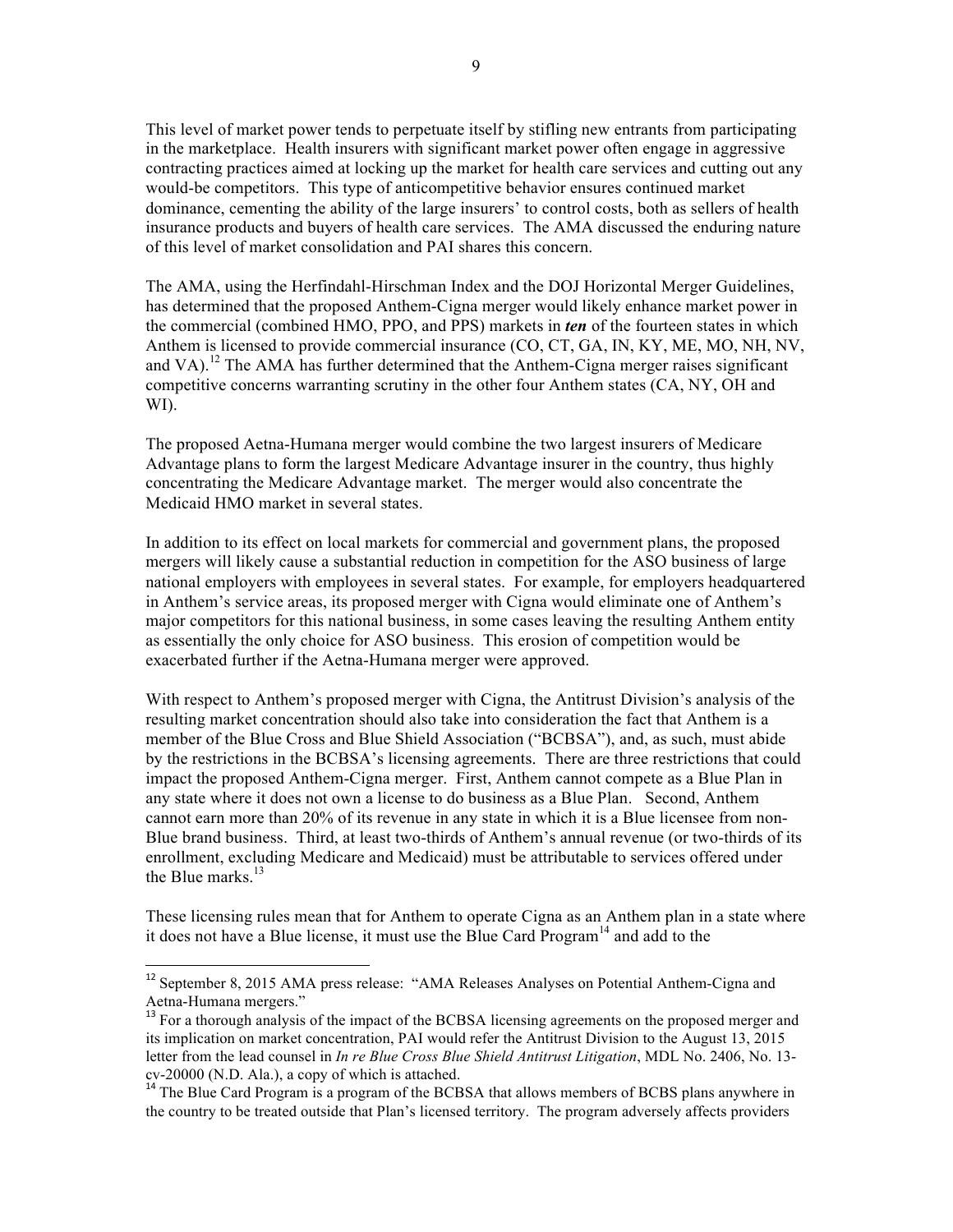concentration of the local Blue Plan in that state. To the extent Anthem instead decides to operate the former Cigna under a non-Blue brand (as it has done with its Unicare subsidiary), it must be mindful of the one-third total revenue limit. If it would exceed that revenue limit, it may cede some or all of the Cigna business to the Blue that currently owns the license in that state. As a result, in addition to eliminating Cigna as a major competitor to Anthem in many states and thereby increasing Anthem's market power, the proposed mergers would add to the market power of many non-Anthem Blues and the entire Blues' enterprise.

### **B. Likely Anticompetitive Market Conduct by Insurers as Purchasers of Health Care Services**

It is worth exploring the specific types of anticompetitive market conduct health insurers are likely to undertake as both *buyers* of health care services and *sellers* of health insurance products.

Further concentration of the health insurance market would give these larger insurers monopsony-level buying power in many additional geographic markets. This would allow the insurers an even greater opportunity to dictate contractual terms detrimental to physicians and their patients, impose low reimbursement rates, and further restrict provider networks, hindering patient access and disrupting physician-patient relationships. The backtracking on the fair contracting requirements embodied in the MDL settlement agreements shines a light on what can be expected should these insurers gain even more market power through this proposed consolidation.

Since the advent of managed care in the U.S. health care marketplace, physicians and other health care providers have contracted with health insurers as a source for their patients. Put simply, physicians agree to accept discounted payments from health insurers as a quid pro quo for the payer "steering" patients to their medical practices. Steerage occurs when the insurers list contracted or "in network" physicians in their provider directories and encourage patients to choose them by applying lower deductibles, co-pays, and co-insurance for services performed by in-network providers. Contracted physicians agree not to "balance bill" patients for their full billed charges. Conversely, patients who secure treatment from non-contracted or "out-ofnetwork" providers generally face much higher deductibles, co-pays, and co-insurance, and may be billed for the balance of a provider's charges not paid by their benefit plans.

In markets where there are numerous competing health insurers, a physician who is offered an opportunity to contract with a specific insurer can assess several factors in order to determine if a contractual relationship is a good business decision. Key considerations include the benefits of gaining access to the insurer's patient base, the payment rates and other contract terms offered by the insurer, as well as coverage and administrative policies that would impact the physician's ability to provide high quality medical care to patients covered by the insurer. A common practice of many insurers is to present physicians with "take it or leave it" contracts. Physicians have little to no power or leverage to negotiate the payment and contractual terms of these agreements. Physicians are presented with contracts that they must sign as presented. Although many of these contracts contain a clause indicating that the contract was duly

<u> 1989 - Andrea Santa Andrea Andrea Andrea Andrea Andrea Andrea Andrea Andrea Andrea Andrea Andrea Andrea Andr</u>

because it gives every Blue Plan in whose territory treatment is sought the benefit of lower reimbursement rates paid to providers in that state, while at the same time ensuring that the Blue Plan that issued the policy controls the payment, utilization and benefit rules, which may not be accessible to the treating provider.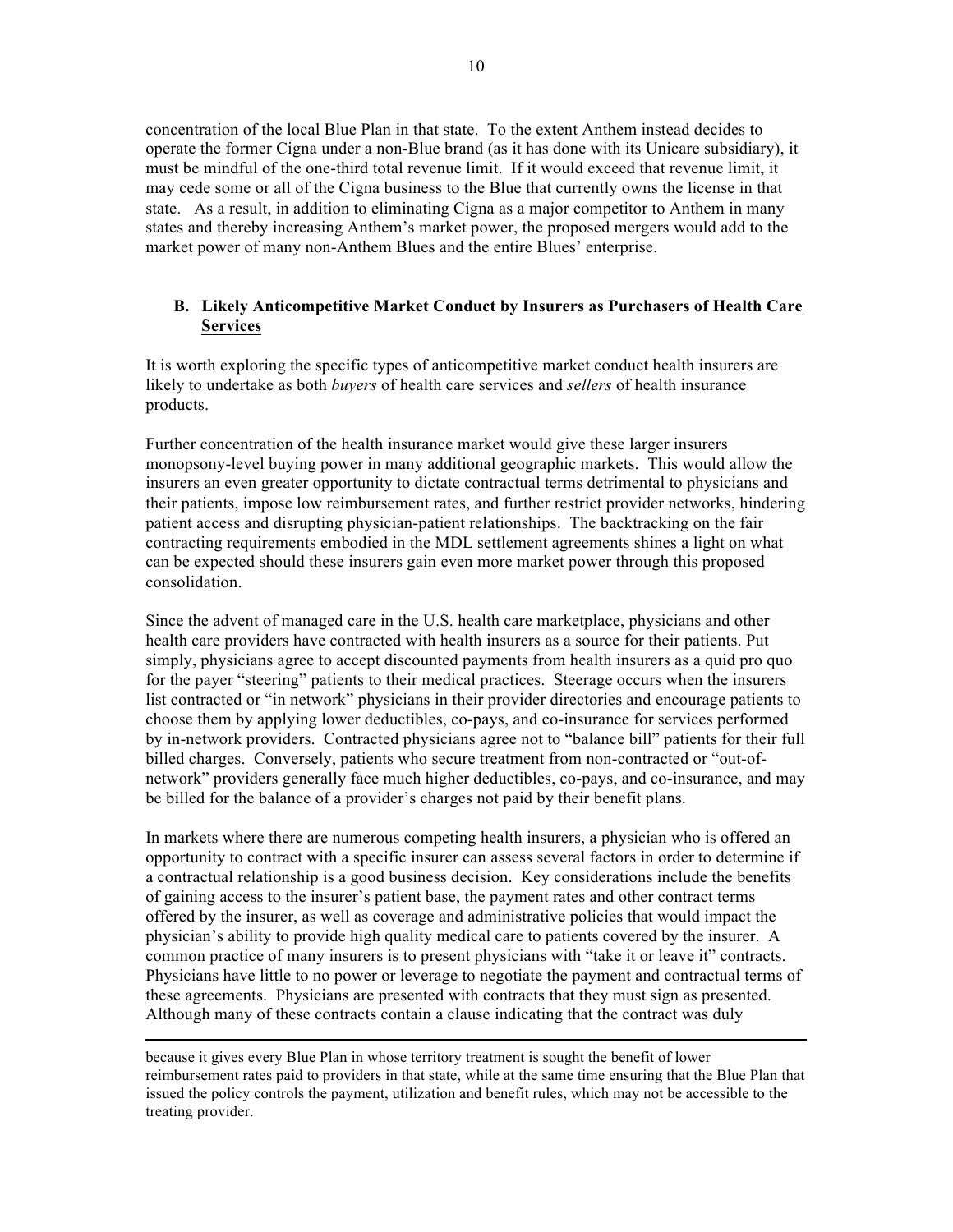negotiated between the parties, the reality is that health insurers have the power in the market to dictate the terms of these contracts and do not allow negotiations of the key contractual terms.

Although a physician may not be able to actively negotiate over specific terms and conditions of a contract, he or she retains the option of walking away from the relationship. This is the physician's only leverage in what is an inherently uneven bargaining relationship with insurers. Absent competition in the health insurance market, insurers have even more leverage to dictate unfavorable contract terms and lower fee schedule amounts because physicians need to be in their networks to attract sufficient patients to sustain their practices.

PAI is concerned that the highly concentrated insurer markets resulting from the proposed mergers would create the classic monopsony situation in many markets, further exacerbating this already lopsided negotiating relationship. Many physicians in markets where the insurer has monopsony power would face a lose-lose scenario in which they either enter into an unfavorable non-negotiable contract with the insurer or remain non-contracted, which can make it impossible for the physician's practice to stay afloat.

Insurers that can wield unchecked pricing power in the physician market can force physician practices out of business in two ways: by unilaterally reducing contract prices to below the actual cost to produce services, or by simply excluding the physician from the plan network. With the increasing prevalence of narrow network plans, the latter threat has grown. When plans control large market shares, physicians can face the sudden loss of a large portion of their revenues, threatening the viability of the business. When markets are less concentrated, physicians can replace the lost business, but in highly concentrated markets, the practice may become permanently unprofitable and close.

Unfortunately, as the Department of Justice has recognized, physicians cannot readily re-locate to another geographic market where the health insurance market is less concentrated:

[F]or an established physician who has invested time and expense in building a practice, the costs associated with moving his or her practice to a new geographic market are considerable, including paying for new office space and equipment and building new relationships with hospitals, other physicians, employees and patients in the area  $15$ 

When insurers reduce payment and engage in unfair contracting practices, patients ultimately suffer. Patients are unable to find adequate in-network care and forced to pay greater out of pocket costs to seek out of network care. Lower reimbursement rates are likely to increase the already existing pressure on physicians to see more patients in a day, spending less time with each patient, defer making capital investments in their practices, retire early, and seek employment by hospitals or health systems rather than sustain independent practices. Physicians will be hard pressed to invest in infrastructures needed to maintain their current practice, develop the necessary infrastructure to participate in new incentive-based payment programs or meet federal standards such as electronic health records. Each of these trends can have a negative impact on patient access to high quality patient care and will in the long term exacerbate the physician shortage facing the nation.

<sup>15</sup> *US v. Aetna Inc.*, Complaint No. 3-99CV 1398-H, ¶20 (June 21, 1999).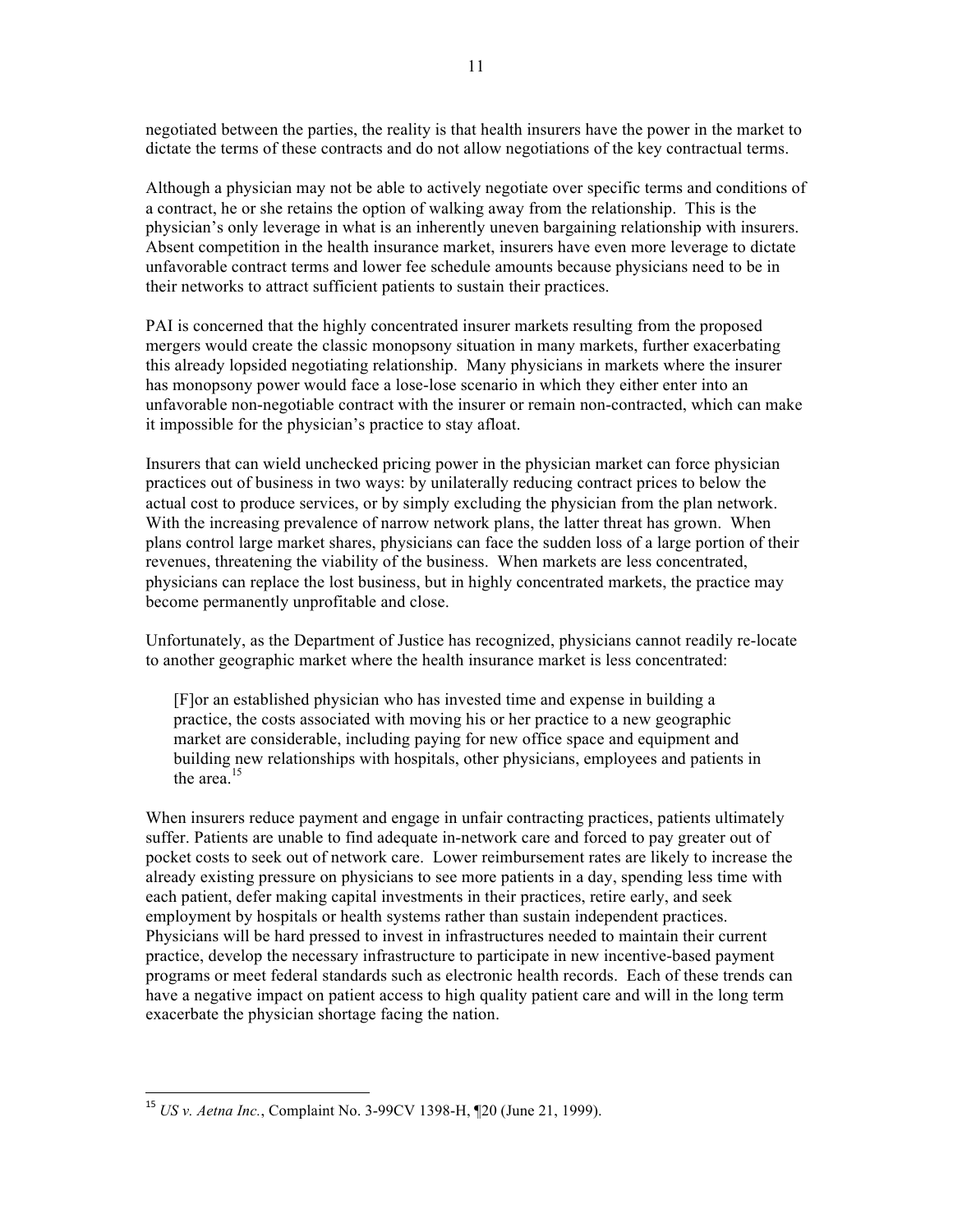## **C. Likely Impact on Insurance Costs and Access**

In addition to the enhanced insurer power on the "buying" side of the equation, there is little in the way of positive news for consumers should these mergers be approved. The insurers requesting approval claim that the mergers will result in lower health insurance premiums based on savings from innovative delivery models and incentive based payment. However, experience would strongly suggest that any savings reaped by lower reimbursement rates and narrow network designs will not translate into lower premiums. In fact, previous health insurer mergers have shown that to the contrary, premiums are likely to rise with consolidation.<sup>16</sup>

In PAI's view, the alleged "efficiencies" and "economies of scale" promoted by the insurers in their efforts to seek approval are illusory. These insurers are all enormous, entrenched companies with significant resources and well-established positions in many of the markets in which they offer products. PAI believes that competition drives marketplace innovation. Companies are spurred to innovate when faced with competitors who are also vying to attract customers shopping for a high quality, low cost product. The health insurance marketplace is no different than any other market in that regard. However, in the health care marketplace the stakes for consumers are exceedingly high, and extremely personal, when competition fails.

Greater market power is also likely to even further accelerate insurers' use of restrictive network configurations, including "narrow" and "tiered" products, to reduce costs at the expense of patient access to their choice of physicians and other health care providers. Narrow networks are precisely what the phrase connotes: restricted provider panels available for beneficiaries at "in network" rates. Insurers typically aim to exclude those providers deemed to be too expensive. These narrow network products can deprive patients of the full value of their benefit plan by de facto limiting access to certain providers and/or services. Unfortunately, state network adequacy regulation has not been effective in ensuring that marketed health plan products offer networks sufficient to provide patients ready access to covered health care services.

Narrow network products are problematic for several reasons, including the following:

- Narrow networks can disrupt physician-patient relationships when a patient's physician is not included.
- Patients with narrow network products often bear much higher costs because they are forced to seek out-of-network treatment when they cannot locate or access an innetwork physicians specialist who performs the particular service needed for their medical care. Even for patients with out-of-network benefits, out-of-network care increases their costs -- often significantly -- because they face higher co-pays, coinsurance, and deductibles and can be "balanced billed" by health care providers. Patients without out-of-network benefits may be forced to bear the burden of their full cost of care.

<sup>&</sup>lt;sup>16</sup> *See*, the AMA's November 11, 2015 letter to the Honorable William Baer, at pp. 2-3 and the testimony of Leemore Dafny, Ph.D. before the Senate Committee on the Judiciary cited therein: "If past is prologue, insurance consolidation will tend to lead to lower payments to health providers, but those lower payments will not be passed onto consumers. On the contrary, consumers can expect higher insurance premiums."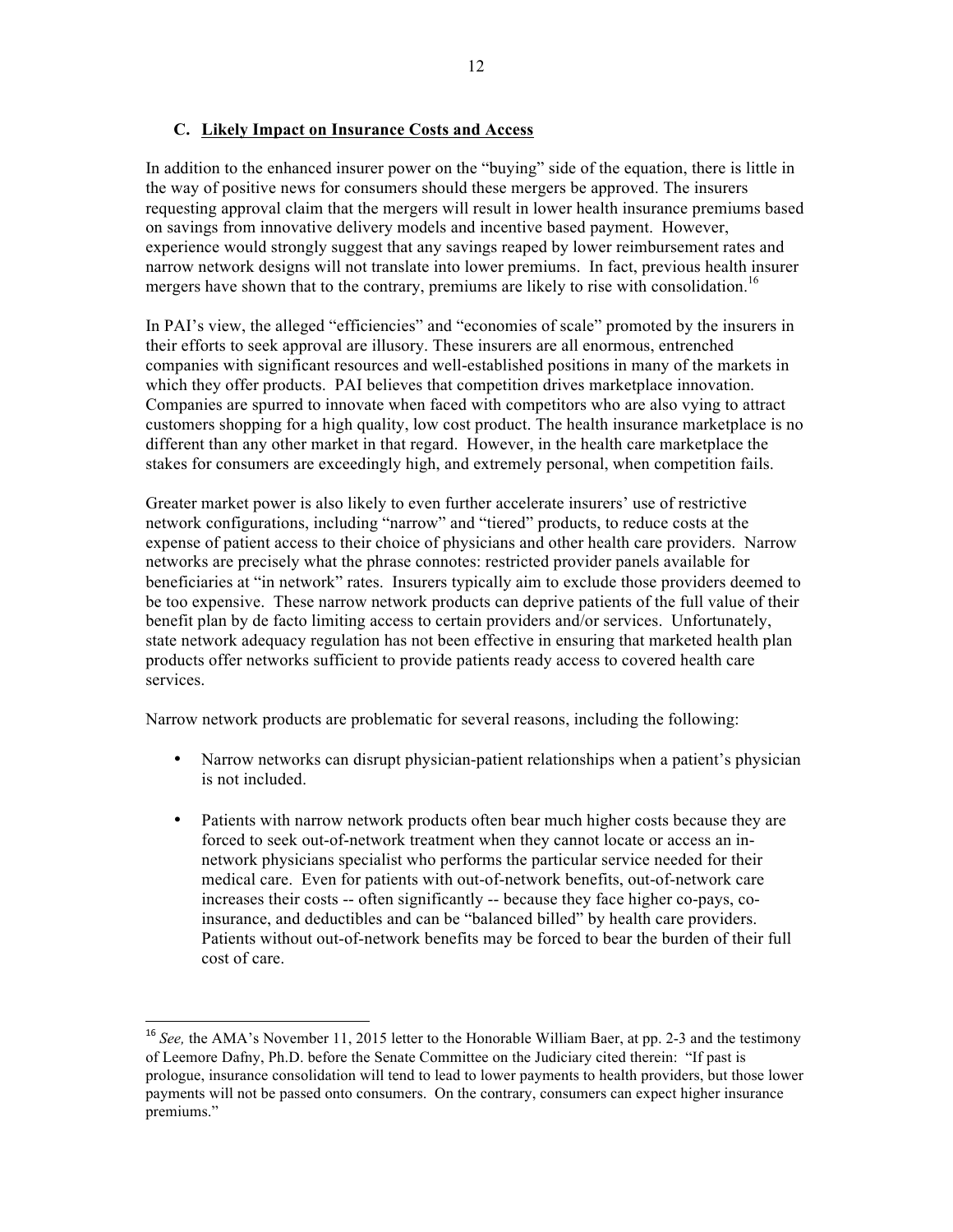- Because the Affordable Care Act prohibits insurers from overtly excluding patients with preexisting conditions, insurers can instead utilize narrow networks to strategically exclude physicians who treat patients with expensive medical conditions or who perform highly specialized medical procedures.
- Although a health plan may point to statistics showing sufficient numbers of a particular physician specialty in its network, those statistics may hide the dearth of available sub-specialists. For example, although a health plan network may have sufficient dermatologists in its network in a particular geographic location, it may have few, if any, dermatologists who perform Mohs surgery. Narrow networks may also include physicians who practice medicine part-time or whose practices are not open to new patients.
- Restrictive networks often force patients to travel significant distances to secure necessary medical care from an in-network specialist. In many cases, this precludes patients without access to ready transportation from accessing necessary medical care. This tends to particularly impact low-income and elderly patients.
- Narrow network designs pressure physicians to accept low reimbursement rates or suffer exclusion from the network.

The use of narrow networks has recently been of particular concern with Medicare Advantage and Exchange products. Although UnitedHealthcare ("United") is not the subject of the Antitrust Division's analysis in this instance, United currently has the largest share of the Medicare Advantage market, and therefore actions it has taken to narrow its Medicare Advantage network should be of great interest to the DOJ, particularly in analyzing the proposed Aetna-Humana merger. In late 2013, United sent tens of thousands of physicians throughout the country letters advising them that United was unilaterally amending their physician contracts to "discontinue" their participation in United's Medicare Advantage network. Clearly, the quality of these physicians' care was not an issue because the letter assured physicians that United was "pleased" to have them remain in its other networks.

Although United had claimed that it would continue to have sufficient physicians in its Medicare Advantage network, in a December 6, 2013 letter from the Centers for Medicaid and Medicaid Services ("CMS") to Connecticut Attorney General George Jepson, CMS admitted that it had not scrutinized the impact of United's network terminations on various patient populations in Connecticut: "Our time/distance/number standards do not, however, take into account the special needs of the disabled, elderly, low income, without personal transportation, and non-English speaking members."

Tiered networks are another mechanisms insurers use to contain costs. This type of plan encourages patients to seek treatment from physicians in the "top" tier through lower co-pays and/or deductibles. The health insurers use claims data to tier physicians. Although insurers often tout their use of quality measures to narrow or tier networks, the determination invariably includes a cost or "efficiency" component. Unfortunately, the standards used by the insurers to narrow or tier their networks are not usually transparent either to providers or to patients, and it can be difficult for providers to appeal their tier designations.<sup>17</sup> Similarly, state network

<sup>&</sup>lt;sup>17</sup> This remains true despite an agreement reached by then New York Attorney General Andrew Cuomo with Aetna, Cigna, Empire Blue Cross Blue Shield (an Anthem company), UnitedHealthcare and other